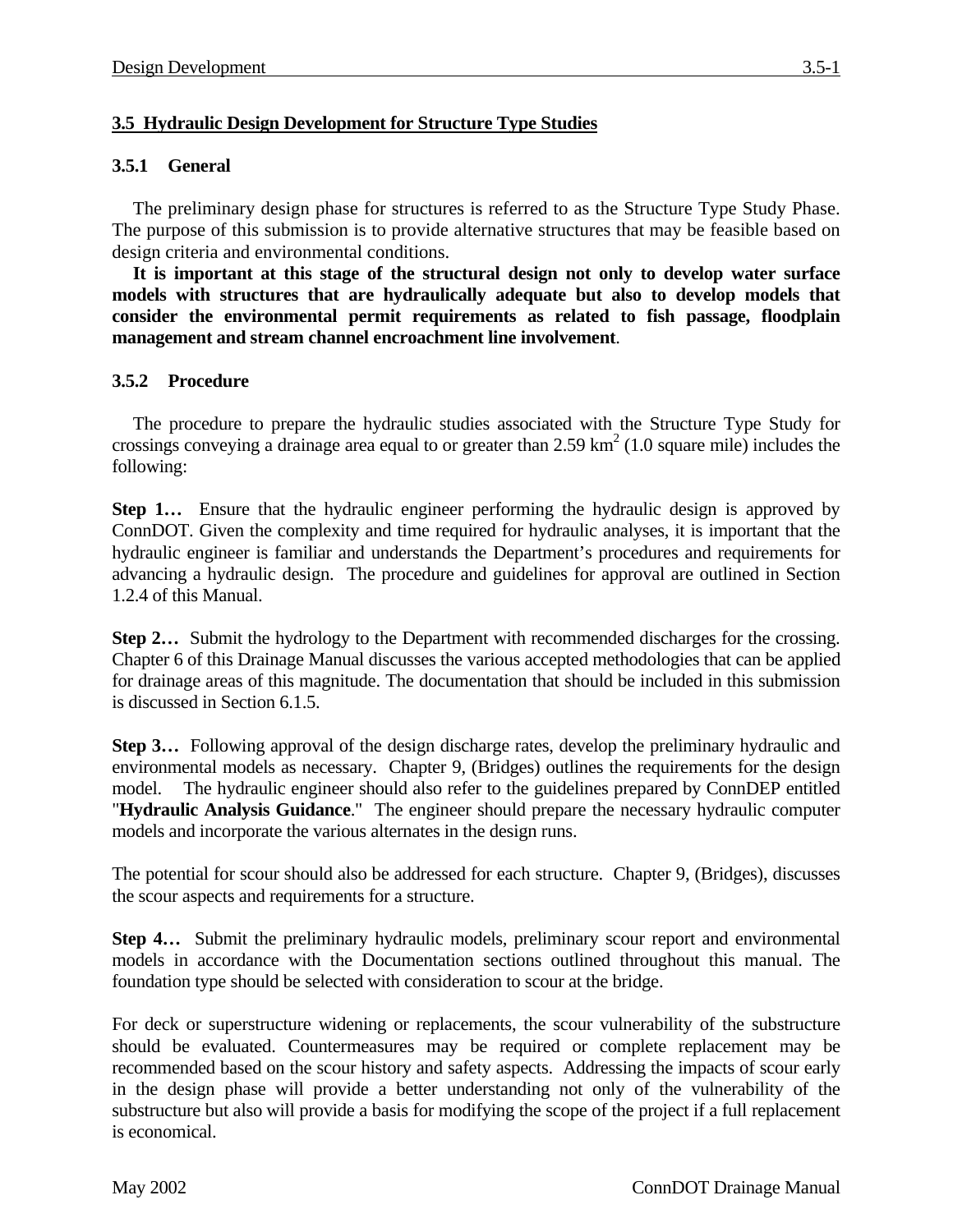The structure type selection must consider environmental permitting conditions and requirements. An alternate may be feasible with respect to hydraulic adequacy and scour, but may not be practicable with respect to floodway impacts, fish passage or floodplain involvement. Therefore the structure type study needs to address all the impacts to the site to ensure that any of the structure types recommended can be constructed and can meet the necessary permit requirements. The procedure for the design of culverts with tributary watershed less than  $2.59 \text{ km}^2 (1.0 \text{ mi}^2)$  is outlined in Section 3.8 in more detail.

## **3.5.3 Submissions**

The Structure Type Study Report is typically submitted concurrently with the Preliminary Design Submission and should include:

- Hydrology Report which was approved prior to performing the hydraulic analysis
- A Preliminary Hydraulic Analysis including the approved design discharges with all the requirements outlined in the various chapters of this Manual.

For a structure crossing an established Floodway…

• A Floodway Model with all the associated runs is necessary to evaluate the potential impacts to the floodway. This model incorporates the FEMA discharges that were used to establish the floodway limits. **These discharges may be different from the design discharge used in the hydraulic model.**

For a structure within stream channel encroachment lines…

• A Stream Channel Encroachment Line model is necessary. **This model uses the SCEL discharges that were used to develop the water surface profile for the stream channel encroachment limits of the site.** Similar to the Floodway model, the proposed alternates should be evaluated using the stream channel encroachment line discharges.

For a new or rehabilitated bridge…

- [Chapter 9 (Bridges) describes the various reports generated under the Department's Bridge Scour Evaluation Program for all existing bridges over waterways with span lengths greater than 6.1 m (20 feet).] The designer should review this information, as it may prove useful in developing the scour design and recommended course of action for a specific structure. A scour analysis will not be required for existing structures that have an NBIS 113 rating of 8 and do not require substructure replacement or modification.
- For a structure with an NBIS rating less than 8 and new bridges, a preliminary scour report should be included with this submission. As scour parameters differ depending on the substructure being recommended, a qualitative scour assessment report should be developed to support the selection of foundation type for each recommended structure.
- A rehabilitated structure should be carefully evaluated to determine any evidence of scour or scour history. Scour corrective measures should be addressed in the report. Structures assessed as low risk, should be assigned an appropriate NBIS Item 113 rating.